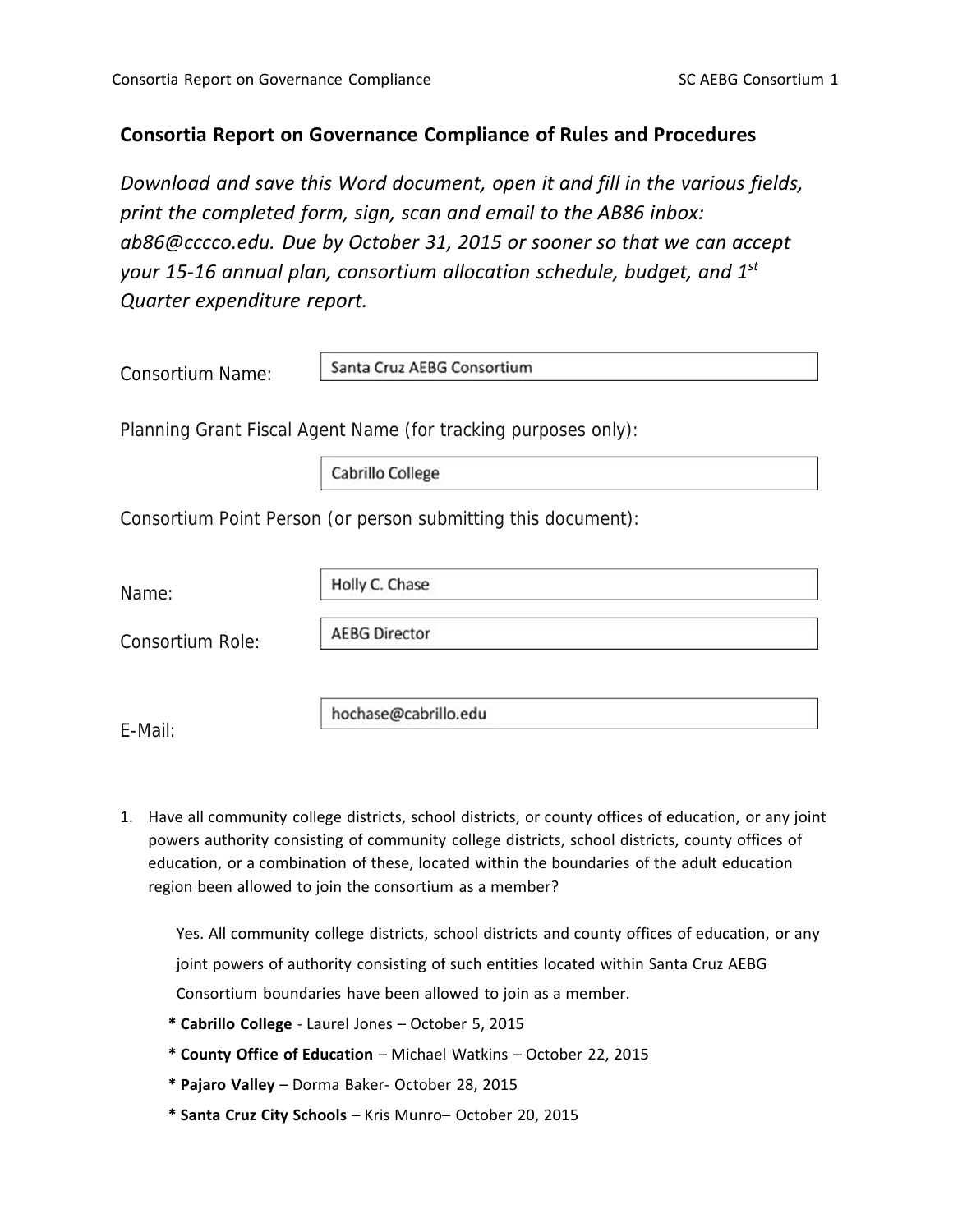2. Have all members committed to reporting any funds available to that member for the purposes of education and workforce services for adults and the uses of those funds? How will the available funds be reported and evaluated?

Other than reporting the \$1.1. Million funding to the consortium, which will be done once the introduction of the AEBG Director is sent out, all members have committed to reporting funds. The decisions and agenda items on funding will be provided through the agendas and minutes promoted through the AEBG link provided below this answer. The members will submit to the AEBG Director timely reports in accordance with the State Chancellor's Office reporting requirements. The expenditure of funds will be evaluated by the Consortium members to ensure alignment with the goals and outcome measures of the Consortium and the State.

## SantaCruzAEBGConsortiumWebLink

3. How will you assure that each member of the consortium is represented only by an official designated by the governing board of the member?

All members of the consortium are required to submit to their governing body an agenda item to allow the governing body to officially appoint the member as the representative of the body. The members will report to the AEBG Director the Agenda item and the minutes from the board showing approval and official designation of the member as a representative to serve on the Consortium. Here is the link to the agenda with the dates and minutes provided:

- 02/05/14WorkingGroupMeeting
- 02/13/14WorkingGroupMeeting
- 02/20/15PlanningTeamMeeting
- 03/03/14WorkingGroupMeeting
- 03/18/14WorkingGroupMeeting
- 06/02/14PlanningWorkshopwithPaulDowns
- 06/30/14Cabinet-Working GroupMeeting
- 08/12/14PlanningTeamOrientation#1
- **10/17/14PlanningTeamMeetings**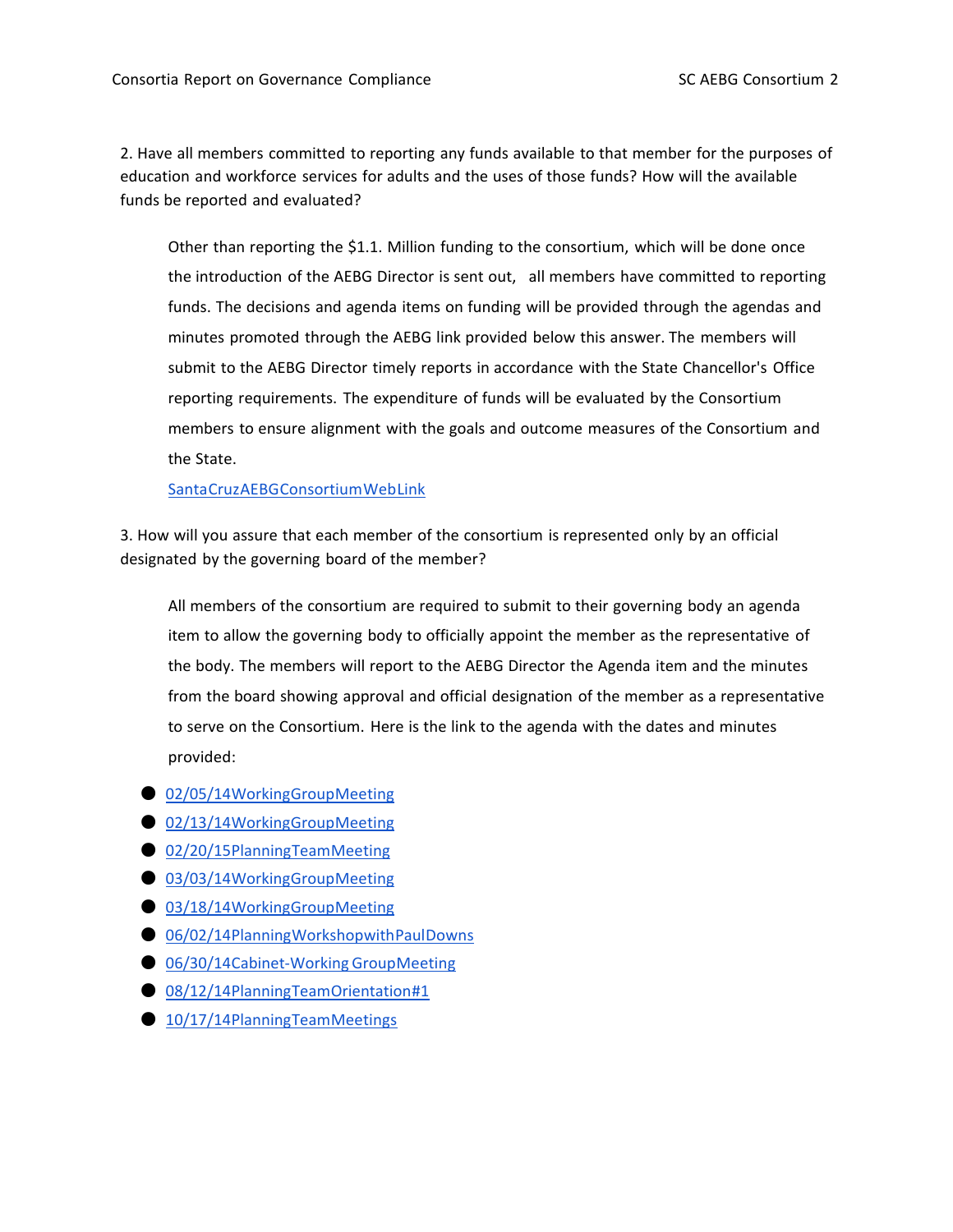4. How will you assure that all members of the consortium shall participate in any decision made by the consortium?

> All members of the consortium shall be made aware and shall participate in any decision made by the consortium. Furthermore, agendas will clearly identify the consortium representative for any constituent to contact and ask for information or representation through the designee. The representative will be identified by both a phone number and an email address. This information will also be provided on the consortium weblink.

- 1. Agendas for all consortium meetings where action items are discussed will be properly noticed to the public through the Cabrillo College notification system, and extended to both adult education centers and the County Office of Education. Public comments will be noticed on the agenda.
- 2. Comments submitted to the AEBG Director via email will be read as part of the comment agenda item. Discussion of all comments will be included in the minutes of the meeting and posted on the Cabrillo College website under the AEBG web site.
	- Entity comments are provided by, but not necessarily limited to, entities that provide education and workforce services service to adults: local public agencies, departments, offices (local public safety and social services); workforce investment boards, libraries and community based organizations.
- 3. Decisions made by the consortium are final.
- 4. Members of the consortium have been asked to provide a proxy for every meeting that they are unable to attend. While minutes to the meeting will be posted and sent to the Adult Education Directors and others formally requesting to be included on minutes listserv.
- 5. What will be the relative voting power of each member?
	- e.g. 1 member = 1 vote
	- e.g. 1 institution = 1 vote (thus giving districts with multiple institutions multiple votes)
	- e.g. Other (e.g., votes proportionate to adult students served)

Each member of the Consortium has one vote.

- 6. How will decisions be approved?
	- e.g. by majority vote of 51%, or 50% +1 vote, or ⅔ of votes
	- e.g. by consensus

Decisions whenever possible a consensus will try to be achieved. In the event of a split decision, majority vote will be the determining factor.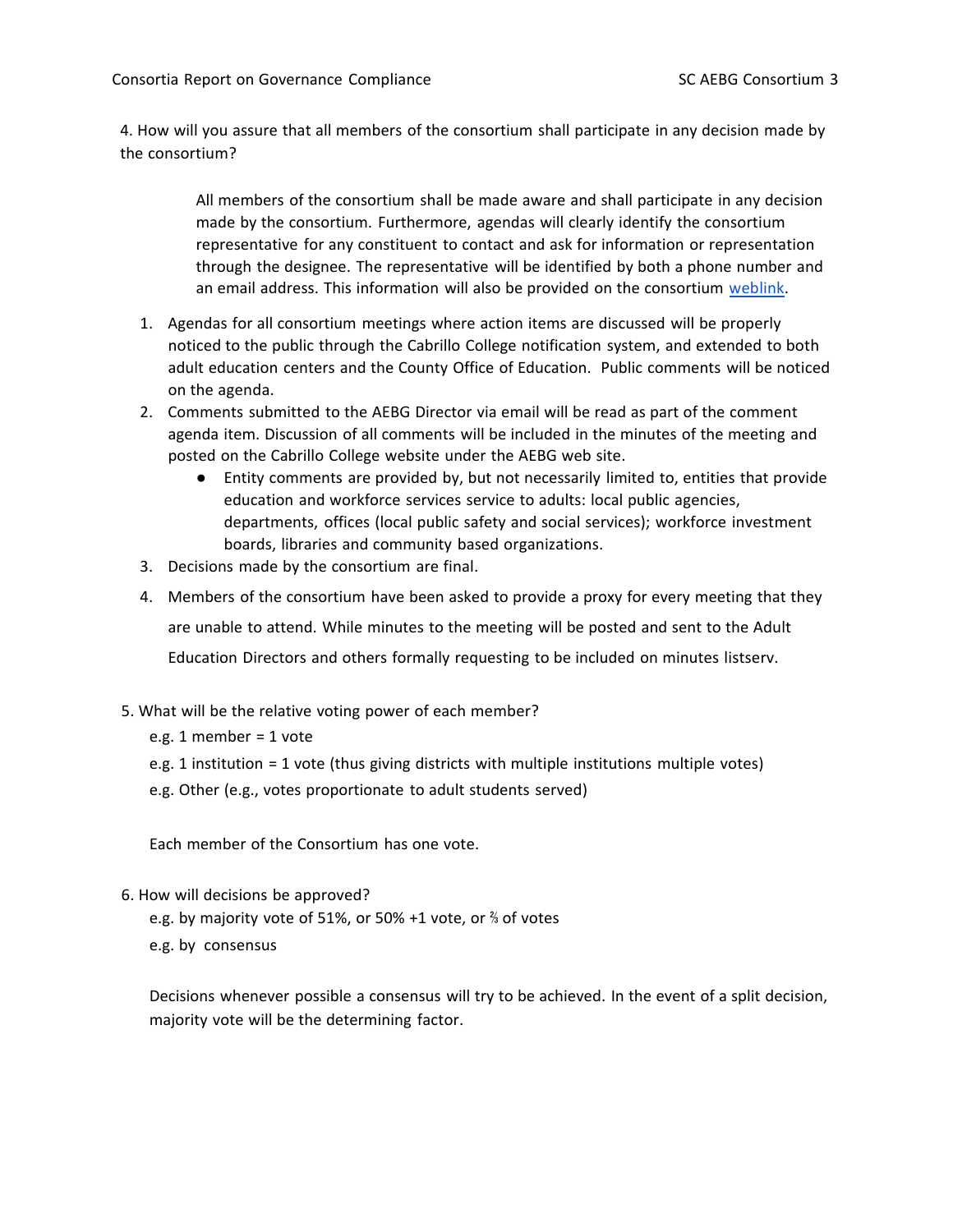7. How did you arrive at that decision‐making model?

The Consortium members met and discussed governance, planning and decision‐making for the last two years, and agreed on the decision‐making model contained herein on: October 27, 2015.

8. How will proposed decisions be considered in open, properly noticed public meetings of the Consortium at which members of the public may comment?

All proposed decisions will be considered in open by passing votes and making minutes available on the website. Currently this website is being transferred to the OPEN DOCS website which will allow public members to view the minutes, which will also allow anyone to ask proposed questions to the consortium. This will be done by transferring Google Documents to PDF, so that they can be posted for public display. Finally, there will be an agenda completed template attached to the website where any member's comments can be read into minutes before the Executive Director.

9. Describe how will you provide the public with adequate notice of a proposed decision and consider any comments submitted by members of the public?

The Consortium has a web page dedicated to its membership, meetings, reports, and activities. The Consortium will post the agenda and minutes, along with a comments section on its web page for the public members to view. Additionally, each constituency (by consortium membership) has the right to provide information on its own website or at its location through posting or email.

## SantaCruzAEBGConsortiumWebLink

10. Describe how comments submitted by members of the public will be distributed publicly.

Any public member's comments can be read into minutes before the AEBG Director, provided that they were submitted and received in writing in advance of the meeting. Otherwise, all other public comments are heard during properly noticed meetings.

11. Describe the process by which the consortium will solicit and consider comments and input regarding a proposed decision from other entities located in the adult education region that provide education and workforce services for adults. Such entities will include but not necessarily be limited to, local public agencies, departments, and offices, particularly those with responsibility for local public safety and social services; workforce investment boards; libraries; and community‐based organizations.

> The Consortium will solicit and consider comments and input regarding the public agenda from other entities that provide education and workforce services for adults in the region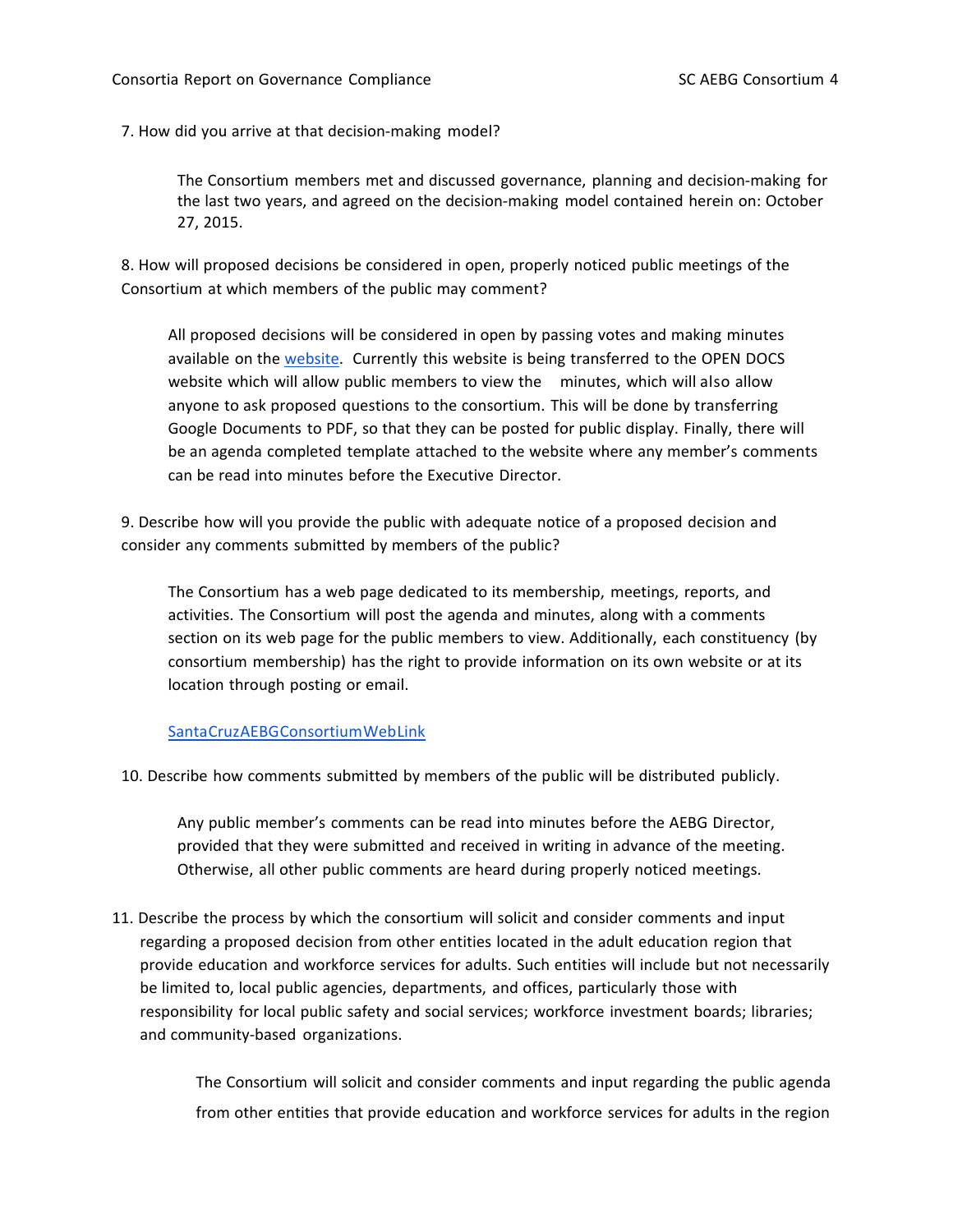by announcing its tentative decision in its regularly scheduled meetings and soliciting comment from these entities at the time of the meeting. The AEBG Director may limit comment time of each entity to 3 minutes or less in the interest of conducting a meeting in a timely manner. Members of the Consortium will consider comments and can make a final decision at the meeting, or defer a decision for further consideration.

12. How will you determine approval of a distribution schedule pursuant to Section 84913?

The Consortium members will meet to discuss the distribution schedule and determine through deliberations the distribution schedule and ensure alignment to the program areas as defined in Section 84913. This distribution schedule will be reviewed on an annual basis to ensure that appropriate constituencies are added or deleted as appropriate.

13. Has the consortium A) designated a member to serve as the fund administrator to receive and distribute funds from the program or B) chosen to have a funds flow directly to the member districts based upon the approved distribution schedule?

> The Consortium has chosen Cabrillo College as the fiscal agent to serve as fund administrator, to receive and distribute funds.

14. How will members join, leave, or be dismissed from the consortium?

Mandatory Members were able to join the Consortium by approval of their respective boards. Each consortium member is allowed one proxy vote and should determine that member as part of the consortium approval process.. Mandatory members may not be dismissed from the Consortium. However, in the event that a Consortium member wants to leave or be dismissed, a letter of resignation, approved by their governing body, must be submitted giving the Consortium a 30 day' notice, if possible. If a representative of a mandatory member needs to leave the Consortium, the governing body of that member must officially designate a new representative. A formal letter asking to join the Consortium should someone leave or be dismissed will need to be provided by the potential new Consortium member.

15. Does the consortium have a formal document detailing its working beyond the questionnaire? (Please provide a link)

At this time formal document detailing its work beyond the questionnaire is under construction.